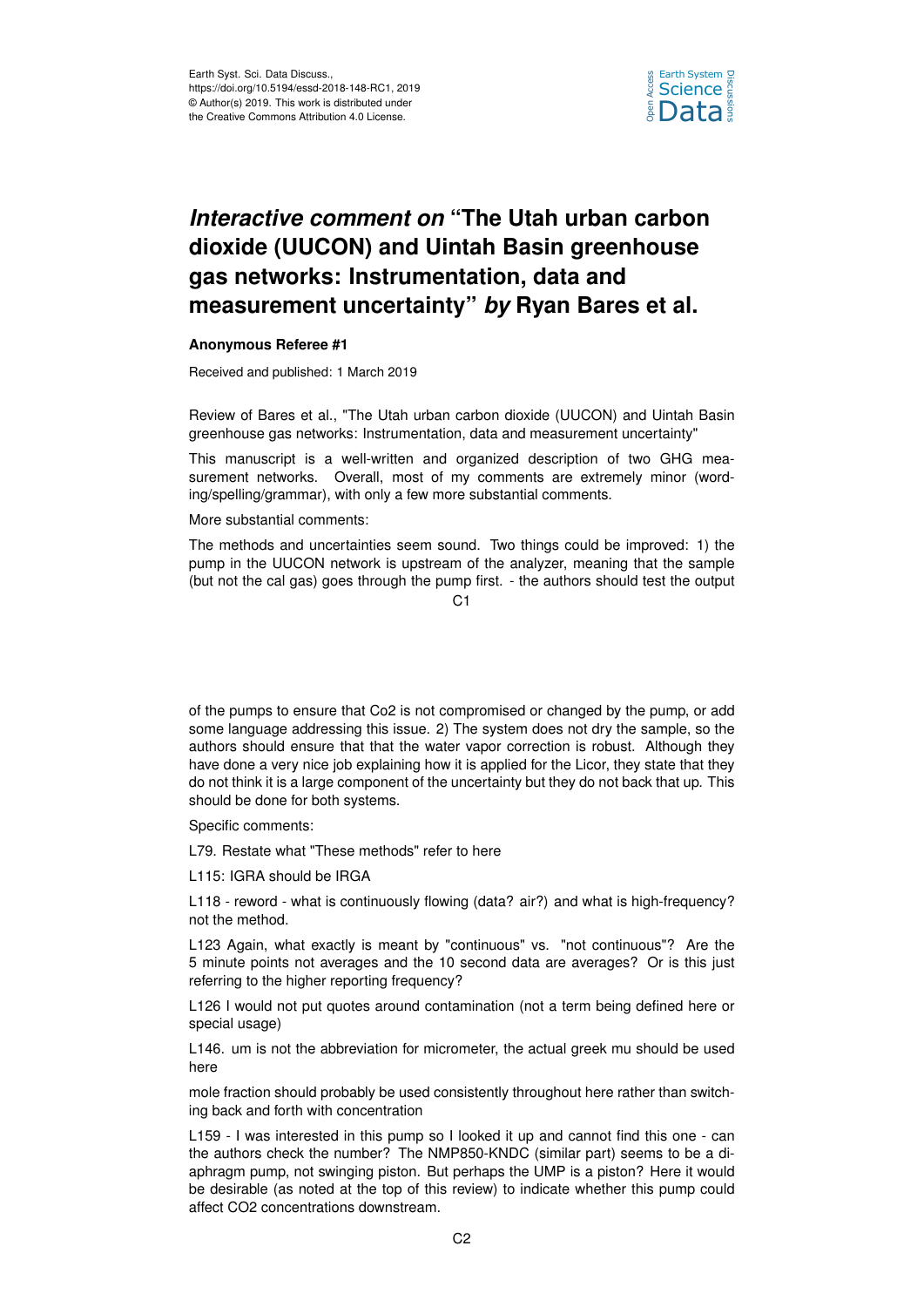L175 L/minute is volume flow - specify standard liters per minute. I would guess at least some if not all the sites are at altitude, so this becomes more important.

L196 Division's (apostrophe)

L200+ I commend the authors on the careful accounting of their standards. It is a little disappointing to hear of drift in the tank of 0.5 ppm however, that seems quite high. (let alone the 1.5 ppm drift in one of the original tanks!).

What is the typical value of the target tank?

L217 subscript 2 in CO2.

L218-221 this paragraph is confusing and a little out of the blue? Is this round-robin between cities occuring or has already been done? (also conduced should be conducted). Or is this a recommendation?

L222, In the previous few paragraphs, the units have been \mu mol mol  $\hat{ }$ {-1}, now switching to ppm - should be done at the top and defined once and be consistent

L226-228. How does this upper limit on the WMO scale affect the calibrations mentioned above which go up to 800 ppm?

L239 H2O mole fraction (in ppm), and missing "fraction" after "dry mole"

L254 including Foster et al.? Perhaps a few more words with the ref in parentheses?

L263 is the NOAA04 scale different from the WMO X2004A scale mentioned earlier for CH<sub>4</sub>?

L266 section 2.2.2 could be a bit longer - how are these corrections validated in the laboratory? A few more sentences would be useful on this important correction, including an estimate of the error on this (as mentioned below under the uncertainty analysis).

At the top of this section (L250) would be good to mention what gases are measured by the LGR.

C3

Figure 5. Caption is incorrect, as it states that the majority of the data is over 550 ppm, which is certainly not the case if the 95th percentile is 550 then only 5% of the data is above 550!

section 3.2: L 288-290 - clarify whether this is an issue in the Licor and LGR both or only Licor. Does the LGR control cavity pressure? Would the constantly flowing reference gas in the case of the Licor take care of this issue? (perhaps not).

L303: check consistency between British and American spelling of "vapor/vapour"

L305: is this now a mole fraction of H2O or something else (volume fraction, mass fraction? Mixing ratio often refers to mass ratio?)

Section 3.3 Please remind the reader that this is only being done for UUCON because the LGR is doing its own correction interally.

Fig. 7 caption wording: comma should be semicolon? (before flush periods). And here the target is referred to as the check tank, it might be more consistent to refer to it here as the target tank as was done earlier. Also, should say "calibrated", not post calibrated. Or perhaps "post-calibration".

L359: It has not been shown what typical uncertainty due to these might be for this system. Perhaps the authors could indicate what typical analyzer precision is during calibrations for the two instruments (I now see this information is already in Table 1, so you could just refer to this here). More difficult is the water vapor correction - are there any thoughts as to the possible error here, even if just a guess or based on a few tests mentioned earlier where the LGR correction was checked in the lab - what do those tests show? It would be good to be able to back this statement up, that these are likely small compared with the running uncertainty, even if just with some anecdotal information, without a formal estimate of their values.

L361: clarify that this is only available at the UUCON stations

L401. I would think this method would actually not be able to see a bias in the calibra-